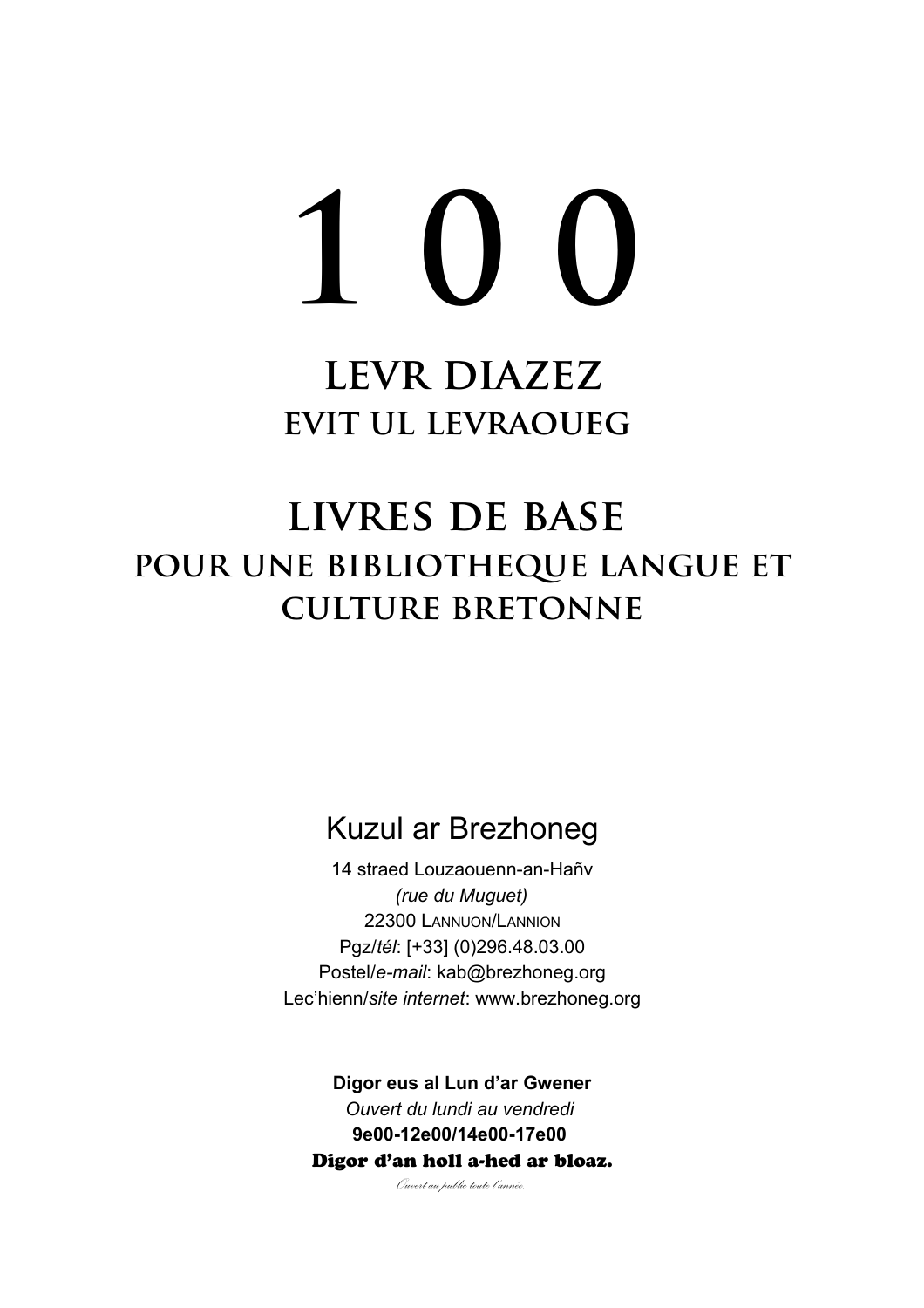### **Cent livres de base (culture et langue bretonne)**

#### **DIVERS**

- 01 **Atlas de Bretagne / Atlas Breizh**  Mikael Bodlore-Penlaez / Divi Kervella (*Coop Breizh*) – ISBN : 2-84346-495-9
- 02 Evned Breizh Claude Péridy (*Hor Yezh*) – ISBN : 2-910699-08-0
- 03 **Istor ar yezhoù keltiek 1 & 2**  Arzel Even (*Hor Yezh*)
- 04 **Oberenn glok** Anjela Duval (*Mignoned Anjela*) *–* ISBN : 2951266839
- 05 **Geriadur ar skrivagnerien ha yezhourien** Lukian Raoul (*Al Liamm*) – ISBN : 2-7368-0034-6
- 06 **Petits Lexiques de l'Office Public de la Langue Bretonne**

#### **MÉTHODES**

- 01 **Ni a gomz brezhoneg** Mark Kerrain (*TES*) – ISBN : 2-903-778-396
- 02 **E brezhoneg pa gari ! vol 1** & **2** (CD ROM) (*Stumdi*)
- 03 **Petit guide d'initiation au breton** Martial Menard (*Coop Breizh*) – ISBN : 2 86843 210 7
- 04 **Le Breton** Divi Kervella (*Assimil*) – ISBN : 2-700503289
- 05 **Brezhoneg Hentenn Oulpan**  3 volumes Nikolaz Davalan (*Skol an Emsav*) – ISBN : levr 1 : 2-903365-14-8 levr 2 : 2-903365-15-6 levr 3: 2-903365-16-4

#### **DICTIONNAIRES/ LEXIQUES**

- 01 Les 1000 premiers mots en breton Heather Amery (*Skol an Emsav*) – ISBN : 290336513X
- 02 **Dictionnaire breton-français/français-breton** (*Al Liamm*) – ISBN : 2736800524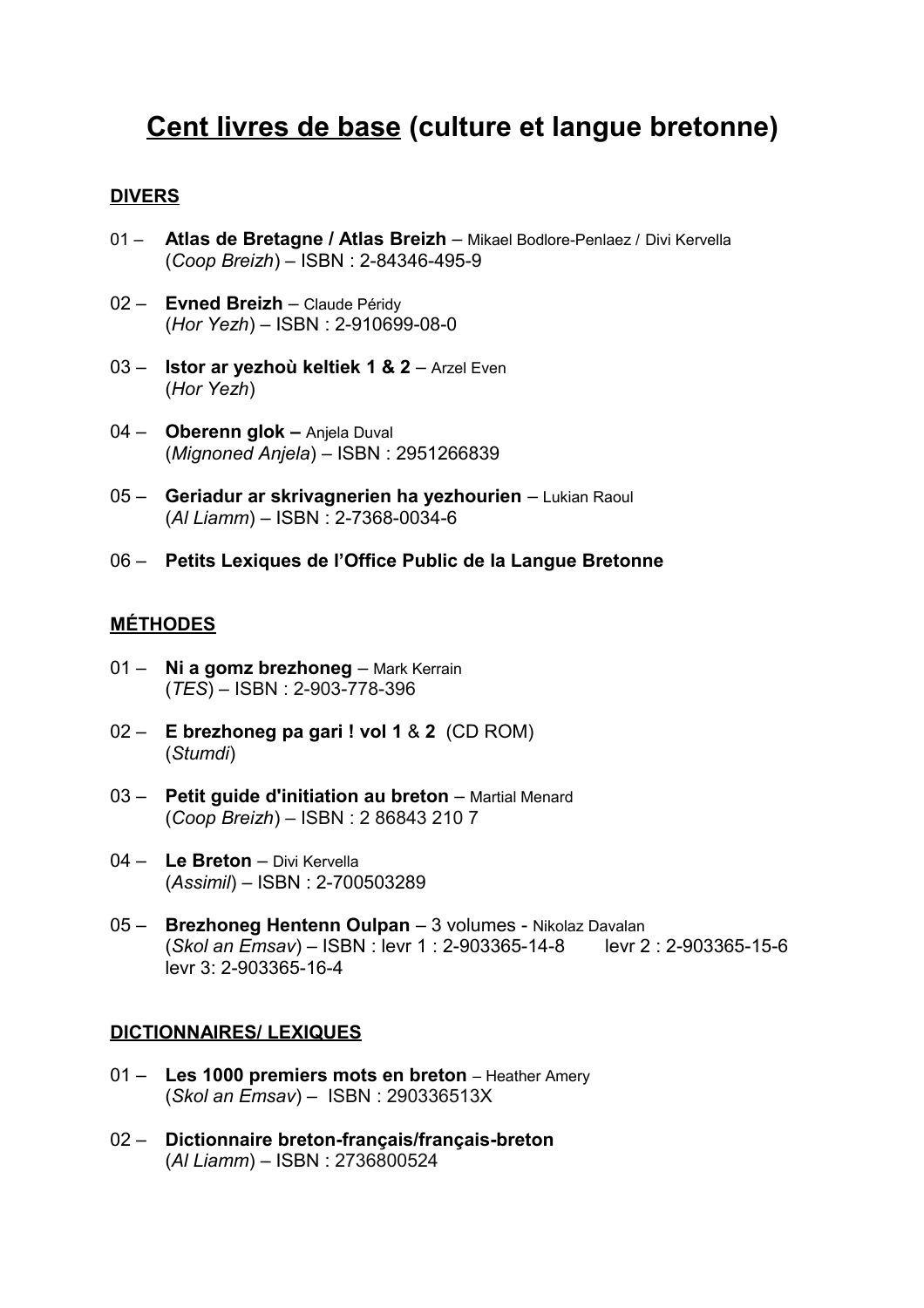- 03 **Mon premier dictionnaire breton-français** Martial Ménard (*Coop Breizh*) – ISBN : 2-84346-438-6
- 04 **Je parle breton à mon enfant / Komz brezhoneg a ran ouzh ma bugel** Mark Kerrain (*Sav-Heol*) – ISBN : 2-9534848-4-7
- 05 **Yezh ar vugale / Le breton des enfants et des tout-petits** (*An Alarc'h*) – ISBN : 2-9520238-4-9
- 06 **Geriadur brezhoneg-galleg / français-breton** (*Mouladurioù Hor Yezh*) *–* ISBN : 2-86863-081-0
- 07 **Geriadur Brezhoneg** (*An Here*) – ISBN : 2-86843-236-0
- 08 **Dictionnaire Français-Breton** (près de 50 000 entrées) Martial Ménard (*Palantines*) – ISBN : 2-35678-069-0

#### **GRAMMAIRES**

- 01 **La grammaire bretonne pour tous Chalm**  (*An Alarc'h*) – ISBN : 2-916835-07-5
- 02 **Yezhadur bras ar brezhoneg Kervella**  (*Al Liamm*) – ISBN : 2736800443

#### **FACILES À LIRE**

- 01 **An ti a drizek siminal** Roparz Hemon (*An Alarc'h*) – ISBN : 2-916835-23-5
- 02 **Naoned, Senegal** Mark Kerrain (*Sav Heol*) – ISBN : 2-9534848-1-6
- 03 **Ur voutailh war an traezh** Mark Kerrain (*Sav Heol*) – ISBN : 2-9534848-3-0

#### **BILINGUES BRETON / FRANÇAIS**

- 01 **Breizh thriller** Y. Kerchalez (*An Alarc'h*) – ISBN : 2-9520238-8-3
- 02 **Danevelloù divyezhek** Collectif (*Al Liamm*) – ISBN : 2-868432271
- 03 **Babel Ouest / Babel hag a dost** Gérard Alle (*Baleine*) – ISBN : 2-84219-371-3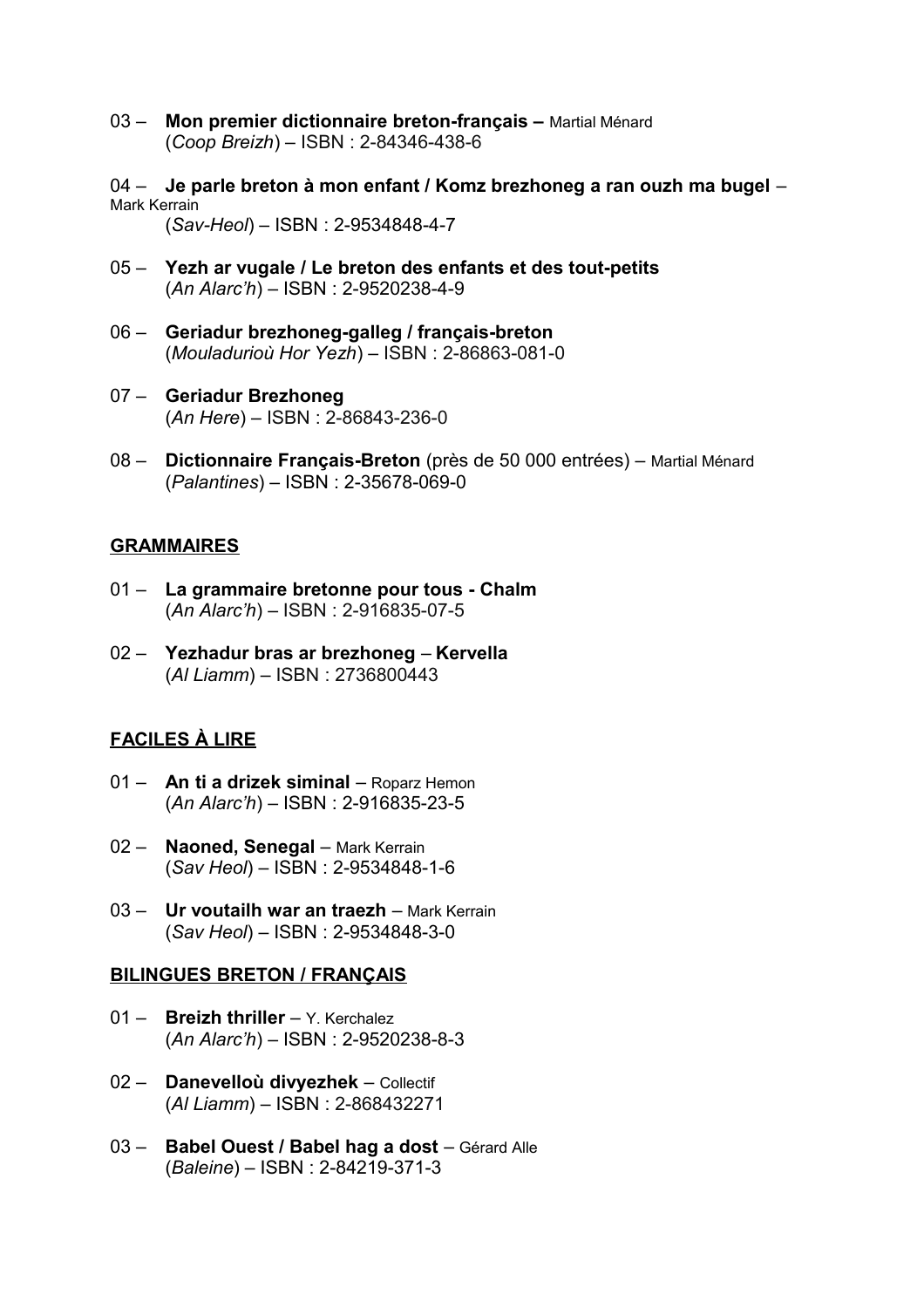- 04 **Ar roc'h/Le roc** Yann Fulub Dupuy (*An Alarc'h*) – ISBN : 2-916835-12-9
- 05 **Bilzig**  Fañch Al Lay (*Skol Vreizh*) – ISBN : 2911447778

#### **THÉATRE**

- 01 **Ar Baganiz** Tangi Malmanche (*Al Liamm*)
- 02 **Pezhioù-c'hoari farsus** Ar Vro Bagan / Goulc'han Kervella (*Mouladurioù Hor Yezh*) – ISBN : 2-86863-159-6
- 03 **Romeo ha Julieta** Wiliam Shakespeare (*Al lanv*) ISBN : 2-916745-01-5
- 04 **Gorsedd Digor** Jakez Riou (*Aber*) – ISBN : 2-916845-13-5
- 05 **Nominoe-oe!**  Jakez Riou (*Aber*) – ISBN : 2-916845 -12-8
- 06 **Fest ar pemoc'h** Tilly (*Skol Vreizh*) – ISBN : 2-915623-23-6

#### **ROMANS**

- 01 **Ar marc'h glas** Riwal Huon (*Al Liamm*) – ISBN : 2-7368-0080-2
- 02 **An dour en-dro d'an inizi** Youenn Drezen (*Al Liamm*)
- 03 **Glas evel daoulagad c'hlas ha ne oant ket va re** Per Denez (*Al Liamm*)
- 04 **Etrezek an Enez** Mich Beyer (*An Alarc'h*) – ISBN : 2-916835-01-3
- 05 **Torrebenn** Yann Bijer (*Al Liamm*) – ISBN : 2-7368-0083-3
- 06 **Brestiz o vreskenn**  Yann Gerven (*Al Liamm*) – ISBN : 2-7368-0086-4
- 07 **Hervelina Geraouel** Abeozen (*Mouladurioù Hor Yezh*) – ISBN: 2868630377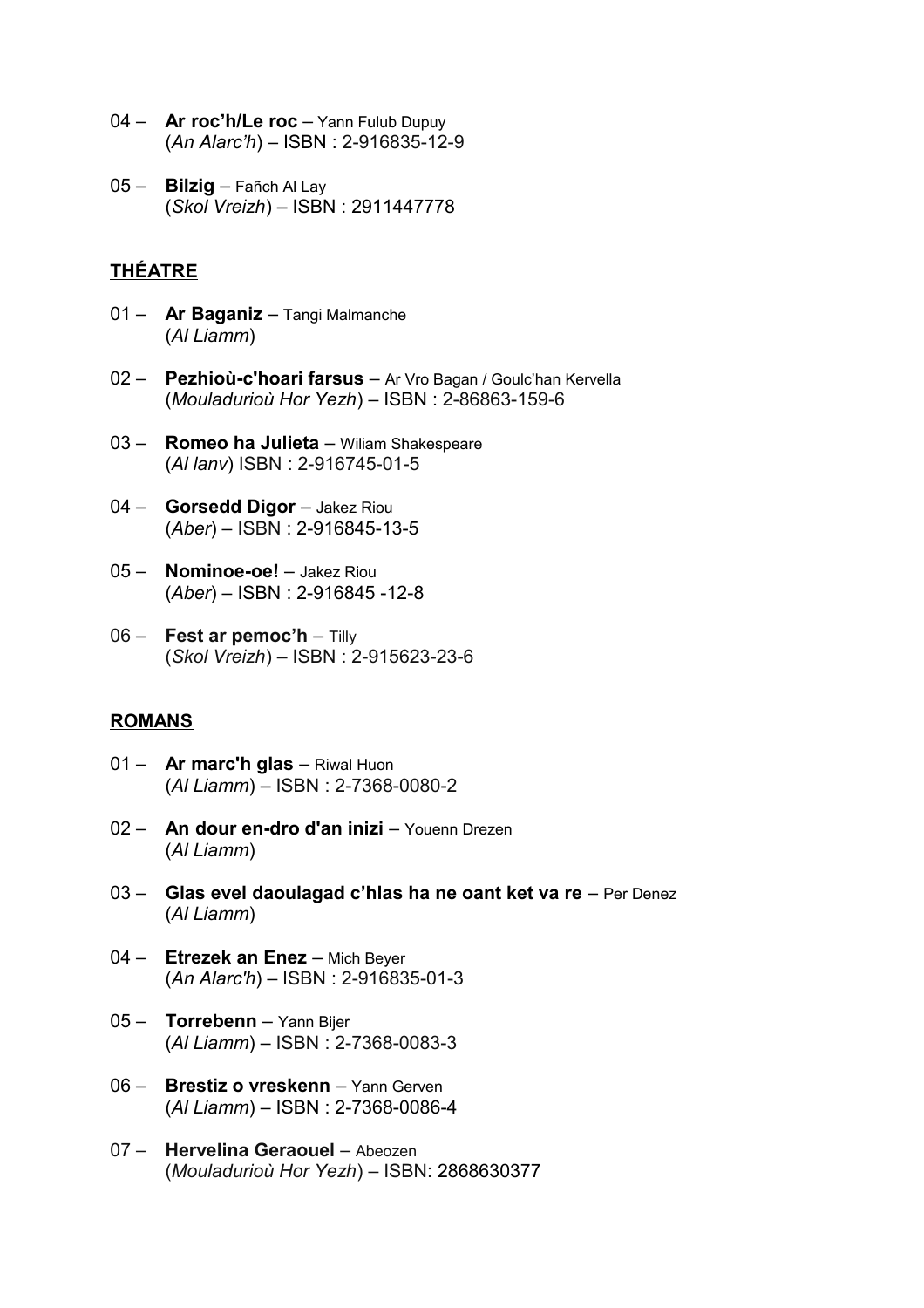- 08 **Diamantoù Keroulaz** Roparz Hemon (*Al Lanv*) – ISBN: 2-9511721-8-4
- 09 **Piv a glevo** Herve Ar Gall (*An Alarc'h*) – ISBN: 2-9520238-1-6
- 10 **Dec'h zo re bell dija**  Annaig Renault (*Mouladurioù Hor Yezh*) – ISBN: 2-86863-155-8
- 11 **Evit ket ha netra** Roperzh ar Mason (*Mouladurioù Hor Yezh*)

#### **BANDES DESSINÉES**

- 01 **Tintin**  Hergé (*An Here*) – Al lotuz glas / Nij 714 da Sidney / An enez du / Bravigoù ar gastafiorenn
- 02 **Asterix hag an distro** Goscini/Uderzo (*editions Albert-René*) – ISBN : 2-86497-164-X
- 03 **Boulig ha Billig**  Roba (*Bannoù Heol*) – 7 volumes
- 04 **Titeuf** Zep (*Bannoù-heol*) – 4 volumes
- 05 **Thorgal**  Rosinski/Van Hamme (*Bannoù-heol*) – 4 volumes

#### **NOUVELLES**

- 01 **Traoù Kouer** Herve Bihan (*Al Liamm*) – ISBN: 2-7368-0079-6
- 02 **Danevelloù** Ronan Huon (*Al Liamm*) – ISBN: 2-7368-0069-7
- 03 **Geotenn ar Werc'hez**  Jakez Riou (*Al Liamm*)
- 04 **Ar follez yaouank** Meaven (*Hor Yezh*)
- 05 **Karavell** e brezhoneg Collectif (*An Alarc'h*) – ISBN: 2-916835-32-7 **Karavell** en français – Collectif (*An Alarc'h*) – ISBN : 2-916835-34-1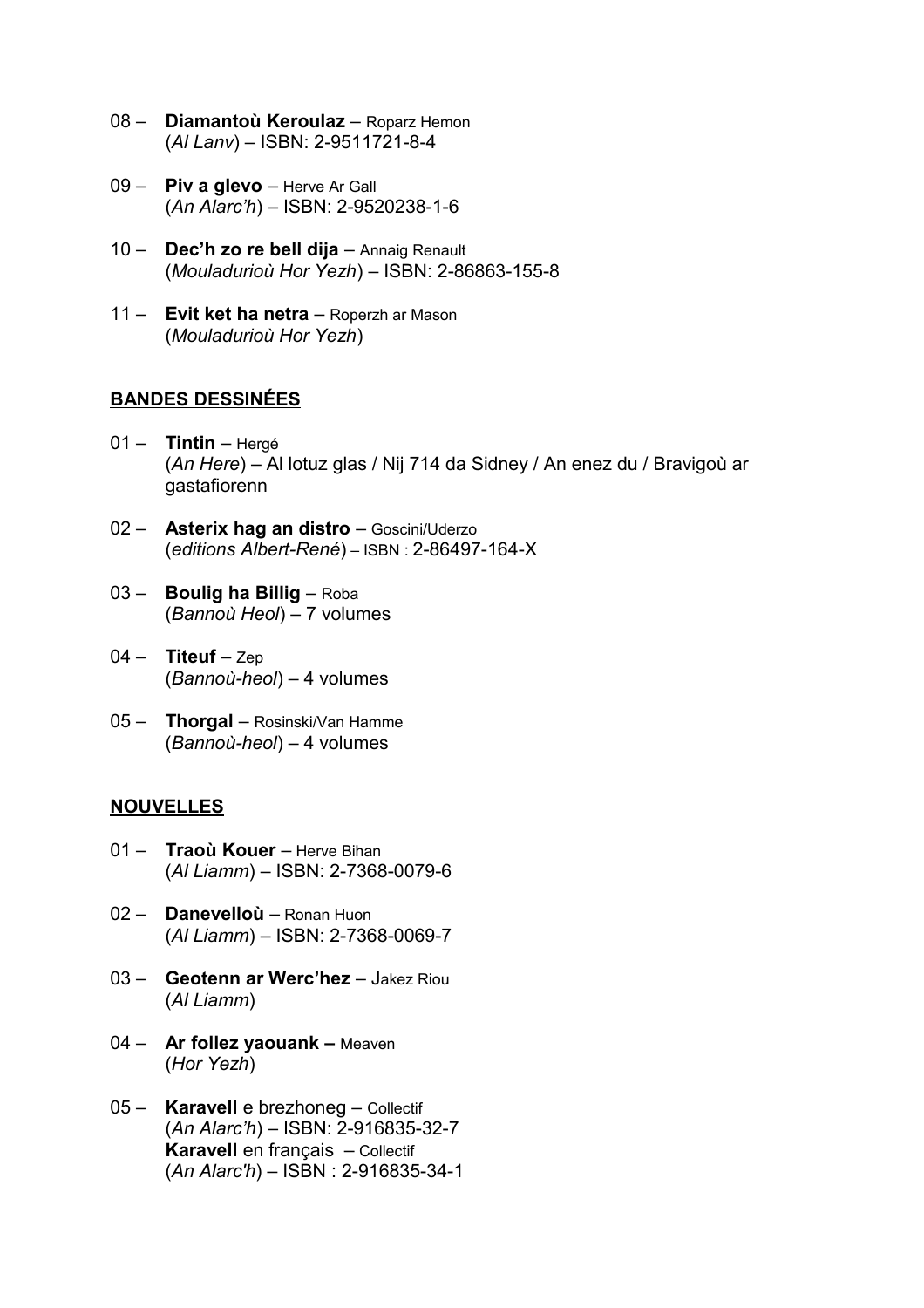- 06 **Lara**  Goulc'han Kervella (*Al Liamm*) – ISBN : 2-86843-256-5
- 07 **Orea**  Alan Botrel (*Skrid*) – ISBN : 2-86863-111-8
- 08 **Liñvadenn Kastellaodren** Herve Gouedard (*Al Liamm*) – ISBN : 2-7368-0075-8
- 09 **En tu-mañ d'an Ifern** Jef Philippe (*Al Liamm*)
- 10 **Anken** (nouvelles avec CD) Divers (*Al Liamm*) – ISBN : 2-7368-0085-7
- 11 **Glizarc'hant**  Fañch Peru (*Skol Vreizh*) – ISBN: 2903313166

#### **CONTES**

- 01 **Faltazi an amzerioù kent** Klerg (*Mouladurioù Hor Yezh*) – ISBN: 2-86863-117-6
- 02 **Kontadennoù Kerne** Yeun ar Gow (*Al Liamm*) – ISBN: 01/ 2-7368-0054-0 02/ 2-7368-0055-9
- 03 **Troioù kamm Alanig al louarn** Jakez Riou (*An Alarc'h*) – ISBN: 2-916835-29-7
- 04 **Kontadennoù ar bobl** (5 volumes) Fanch an Uhel (*Al Liamm*) – ISBN: 1/ 2-7368-0002-8 2/ 2-7368-0013-3 3/ 2-7368-0021-4  $4/2$ -7368-0023-0  $5/2$ -7368-0042-7
- 05 **Marvaihoù Bro Leon** Gab Milin (*Hor Yezh*) – ISBN: 2-910699390

#### **PO É SIES / CHANSONS**

- 01 **Evidon va-unan** Ronan Huon (*Al Liamm*)
- 02 **Kan an douar** Anjela Duval (*Al Liamm*) - ISBN : 2-7368-0084-0
- 03 **Komzoù bev**  Maodez Glanndour (*Al Liamm*)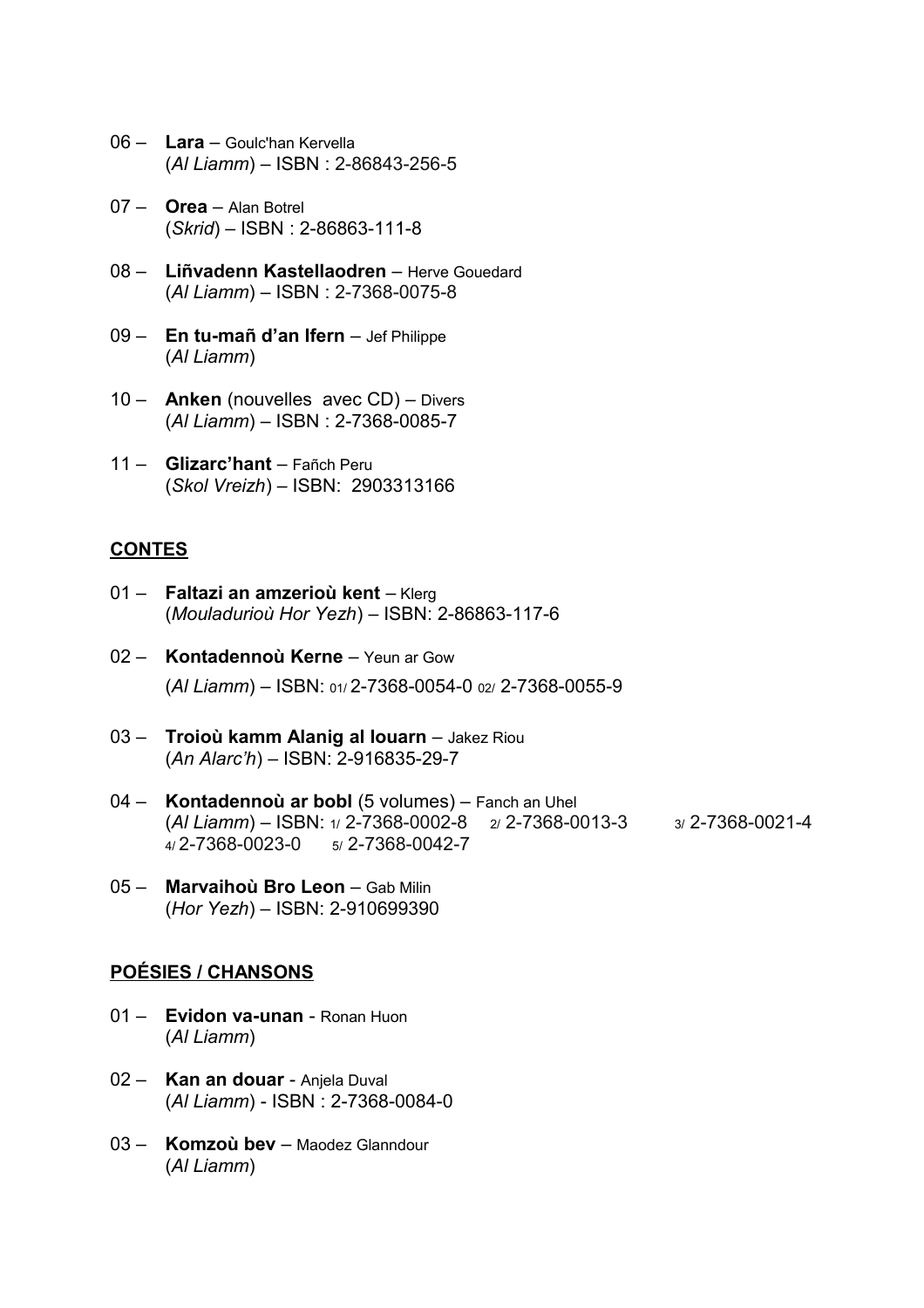- 04 **Un dornad plu** Youenn Gwernig (*Al Liamm*) – ISBN : 2736800508
- 05 **Kestell traezh evit kezeg ar Mor** Yann Ber Piriou (*Skol Vreizh*) – ISBN: 2911447476
- 06 **Rod an avelioù**  Bernez Tangi (*Mouladurioù Hor Yezh*) – ISBN : 2-86863-132-0
- 07 **Barzh ha Marzh**  Kinniget gant Pêr Denez, Gwendal Denez, Herve Bihan (*An Alarc'h*) – ISBN: 2-916835-38-9

#### **MÉMOIRES/ BIOGRAPHIES**

- 01 **Eñvorennoù beaj** Frañsez Vallée (*Mouladurioù Hor Yezh*)
- 02 **Va zammig buhez** Jarl Priel (*Al Liamm*)
- 03 **Kammdro an Ankoù** Loeiz Herrieu (*Al Liamm*) – ISBN : 2-7368-0043-5
- 04 **E skeud tour bras st Jermen** Yeun ar Gow (*Al Liamm*)
- 05 **An ti e traoñ ar c'hoad** Frañsez Kervella (*Hor Yezh*) – ISBN : 2-86863-053-7

#### **CLASSIQUES**

- 01 **Emgann Kergidu** (2 tomes) Lan Inizan (*Al Liamm*)
- 02 **Skol Louarn Veig Trebern** Youenn Drezen (*Al Liamm*) – Réédition 2012
- 03 **An teirgwern Pembroke** Jarl Priel (*Al Liamm*) – ISBN : 2-86843-258-1
- 04 **Tristan hag Izold** Xavier Langleiz (*Al Liamm*)
- 05 **Romant ar Roue Arzhur**  Xavier Langleiz (*Al Liamm*)
- 06 **Barzhaz Breizh** édition en breton (*Mouladurioù Hor Yezh*) – ISBN : 2-86863-038-3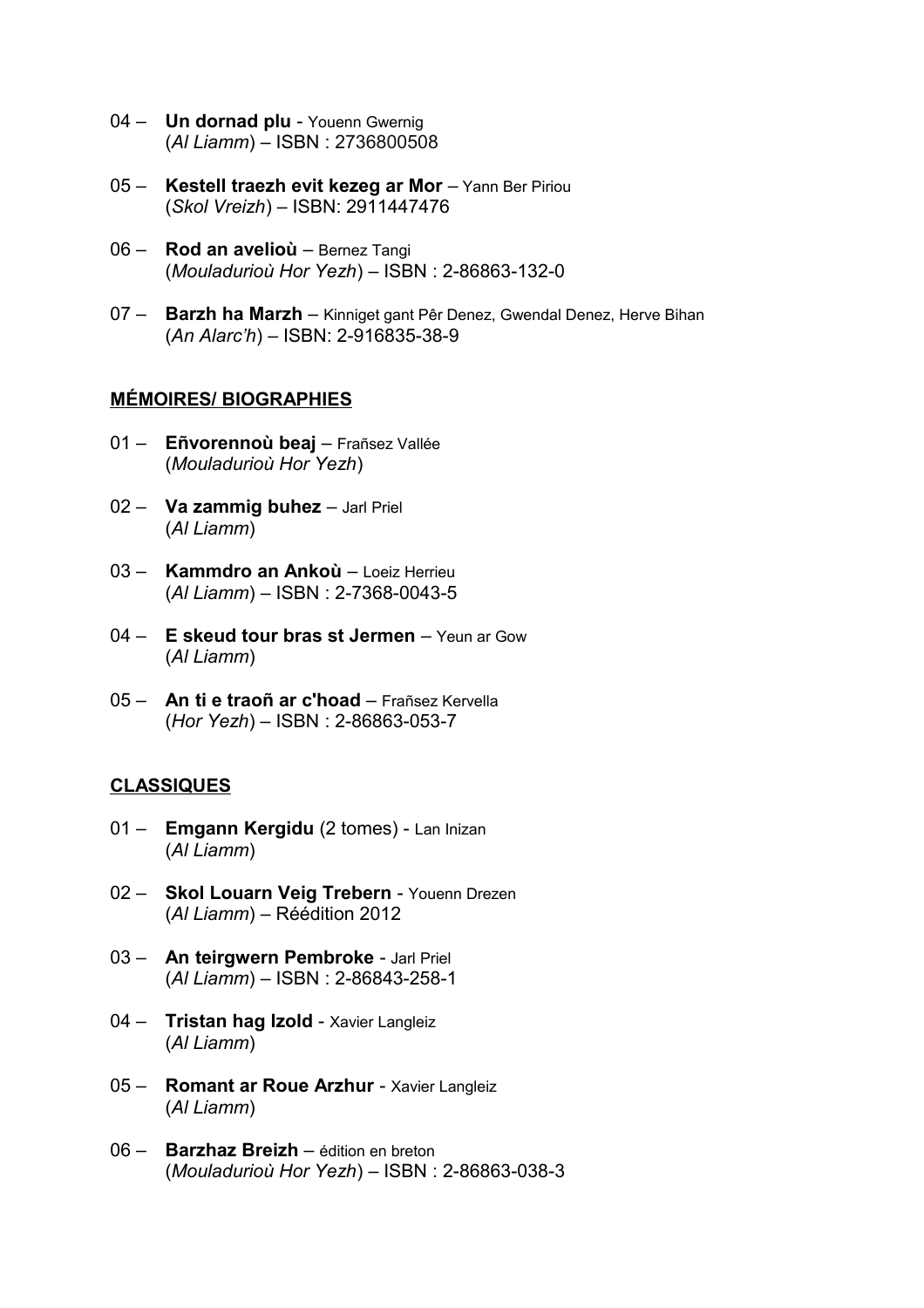#### **LITTÉRATURES ÉTRANGÈRES**

- 01 **Danvez Priedoù** Alessandro Manzoni / traduction Per Bourdelles (*Mouladurioù Hor Yezh*) – ISBN: 2-86863-024-3
- 02 **Krec'hioù an avel yud** Emili Brontë / traduction Per Denez (*Mouladurioù Hor Yezh*) – ISBN: 2-86863-141-X
- 03 **Ar forzhioù a gomz** Eve Ensler / traduction Ninnog Latimier (*An Alarc'h*) – ISBN: 2-916835-21-1
- 04 **Kêr al loened** George Orwell / traduction Erwan Hupel (*Skrid*) – ISBN : 2-9525135-6-2
- 05 **Ar vilin du** Jùrij Brezan / traduction Jakez Konan (*Mouladurioù Hor Yezh*) – ISBN : 2-86863122-3
- 06 **Brezel an Tan** J.H. Rosny henañ / traduction Alan Dipode (*Mouladurioù Hor Yezh*) – ISBN: 2-86863-096-0
- 07 **Ar Blouked** Yann Coic / traduction Paskal Hervio (*Mouladurioù Hor Yezh*) – ISBN : 2-86863-158-9
- 08 **Ti Vatriona** Alexandre Soljenitzyn / traduction Ernest ar Barzhig (*Al Liamm*)
- 09 **An treuzstummadur** Franz Kafka / traduction Yann Talbot (*Al Lanv*) – ISBN: 2-916745-07-7
- 10 Skrapadenn ar paotr a zalc'he koun eus e vuhez kent Satyajit Ray / traduction Yann Varc'h Thorel (*An Alarc'h*) – ISBN : 2-916835-00-6
- 11 **Mat an traoù?** Caryl Lewis / traduction Padrig an Habask (*Al Lanv*) – ISBN: 2-916745-03-9

#### **ENFANTS**

- 01 **Bisousig kazh an tevenn**  Abeozen (*An Here*) – ISBN: 2 86843 042 2
- 02 **Arzhig du –** 23 volumes (*Bannoù-heol*)
- 03 **Ar roue marc'h**  Gwenole Larvol / Marianne Larvol (*TES*) – ISBN : 2-35573-039-9
- 04 **Rimadelloù al laboused**  Gwen Delalande (*Keit Vimp Bev*) – ISBN : 2-86824-047-X